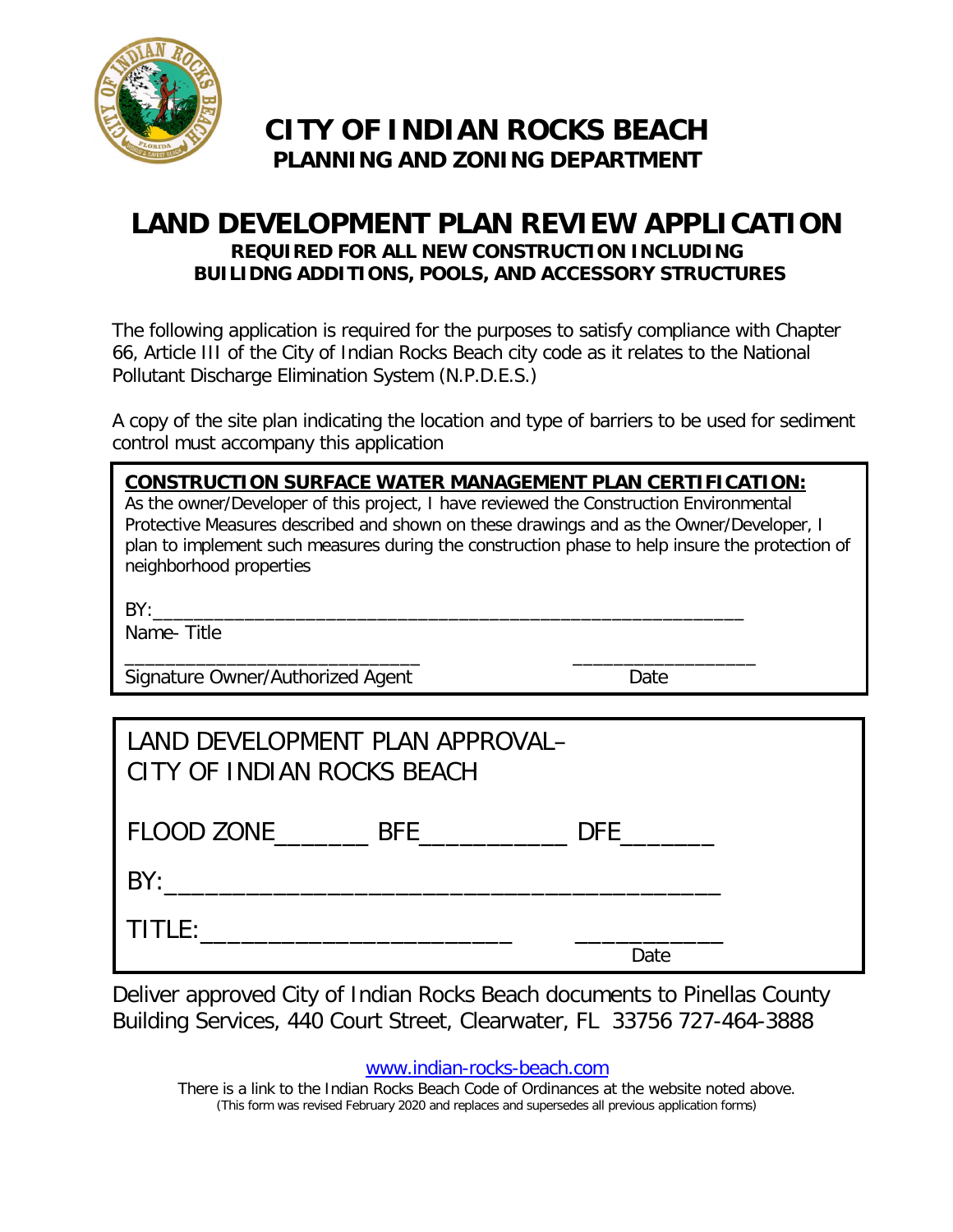### **FEES – IRB Code of Ordinances**

The following fees shall be paid in addition to any other fees where an application is filed requiring site development plan review services. The appropriate fees, costs, and other charges specified shall be submitted with, and paid at the time of, initial application submission or other initial document submission except otherwise specified in this code.

| (1) |                                                                |  |
|-----|----------------------------------------------------------------|--|
| (2) |                                                                |  |
| (3) | <b>Multi-Family</b>                                            |  |
| (4) | <b>Commercial</b>                                              |  |
| (5) | Impact Fees- to be paid at time of certificate of<br>occupancy |  |
|     | Developmental Impact Fee \$<br>Recreation Impact Fee \$        |  |
|     | Pinellas County Mobility Fee\$                                 |  |

TOTAL DUE ............................................. \$\_\_\_\_\_\_\_\_\_\_

(6) When legal counsel and/or a consultant are required by the city, actual cost of legal and consulting fees shall be paid by the applicant within 30 days after final site plan approval or prior to the issuance of building permits.

(7) Commercial Construction Roll Off Dumpster

Required Yes\_\_\_\_ No\_\_\_\_\_ Fee: \$250.00

Payable to the City of Indian Rocks Beach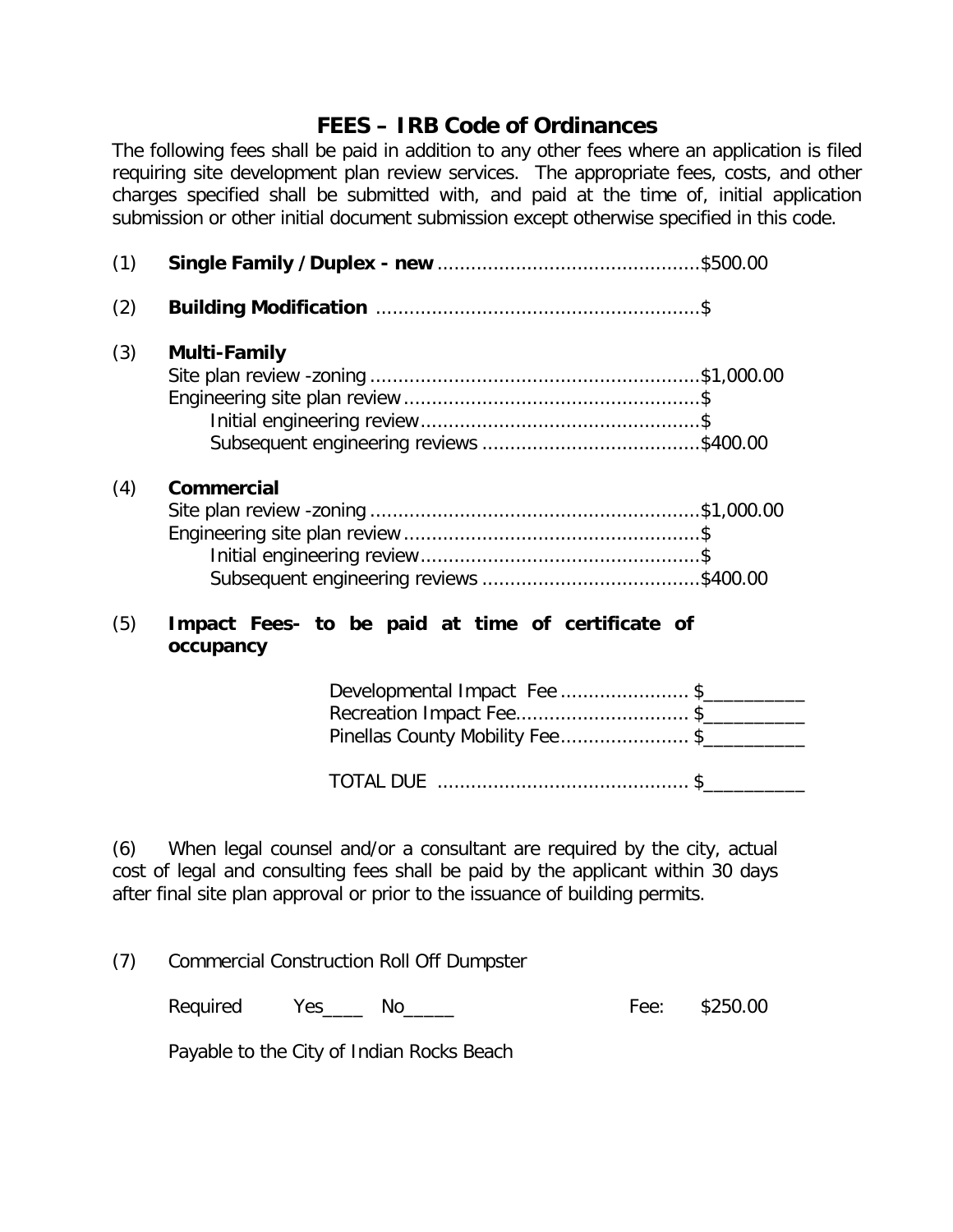### **Project Address:** \_\_\_\_\_\_\_\_\_\_\_\_\_\_\_\_\_\_\_\_\_\_\_\_\_\_\_\_\_\_\_\_\_\_\_\_\_\_\_\_\_\_\_\_\_\_\_\_\_\_\_\_\_\_\_\_\_\_\_\_\_\_ **Property Owner:** \_\_\_\_\_\_\_\_\_\_\_\_\_\_\_\_\_\_\_\_\_\_\_\_\_\_\_\_\_\_\_\_\_\_\_\_\_\_\_\_\_\_\_\_\_\_\_\_\_\_\_\_\_\_\_\_\_\_\_ Address: \_\_\_\_\_\_\_\_\_\_\_\_\_\_\_\_\_\_\_\_\_\_\_\_\_\_\_\_\_\_\_\_\_\_\_\_\_\_\_\_\_\_\_\_\_\_\_\_\_\_\_\_\_\_\_\_\_\_\_\_\_\_\_ Email:\_\_\_\_\_\_\_\_\_\_\_\_\_\_\_\_\_\_\_\_\_\_\_\_\_\_\_\_\_\_\_\_\_\_\_\_\_\_\_\_\_ Telephone: \_\_\_\_\_\_\_\_\_\_\_\_\_\_ **Applicant Name:** \_\_\_\_\_\_\_\_\_\_\_\_\_\_\_\_\_\_\_\_\_\_\_\_\_\_\_\_\_\_\_\_\_\_\_\_ Telephone: \_\_\_\_\_\_\_\_\_\_\_\_\_ Email:\_\_\_\_\_\_\_\_\_\_\_\_\_\_\_\_\_\_\_\_\_\_\_\_\_\_\_\_\_\_\_\_\_\_\_\_\_\_\_\_\_ Telephone: \_\_\_\_\_\_\_\_\_\_\_\_\_\_ **Parcel Identification Number:** \_\_\_\_\_\_\_\_\_\_\_\_\_\_\_\_\_\_\_\_\_\_\_\_\_\_\_\_\_\_\_\_\_\_\_\_\_\_\_\_\_\_\_\_\_\_\_\_\_ **Parcel Size:** \_\_\_\_\_\_\_\_\_\_\_\_\_\_\_\_\_\_\_\_\_\_\_\_\_\_\_\_\_\_\_\_\_\_\_\_\_\_\_\_\_\_\_\_\_\_\_\_\_\_\_\_\_\_\_\_\_\_\_\_\_\_\_\_\_\_ **Existing square footage**\_\_\_\_\_\_\_\_\_\_\_\_\_\_ **Proposed square footage**\_\_\_\_\_\_\_\_\_\_\_\_\_\_ **Zoning Map Designation:** \_\_\_\_\_\_\_\_\_\_\_\_\_\_\_\_\_\_\_\_\_\_\_\_\_\_\_\_\_\_\_\_\_\_\_\_\_\_\_\_\_\_\_\_\_\_\_\_\_\_\_\_\_ Setbacks: Front **Rear** Rear **Rear** Side **Description of Work to be Completed: \_\_\_\_\_\_\_\_\_\_\_\_\_\_\_\_\_\_\_\_\_\_\_\_\_\_\_\_\_\_\_\_\_\_\_\_\_\_\_\_\_\_\_\_\_\_\_\_\_\_\_\_\_\_\_\_\_\_\_\_\_\_\_\_\_\_\_\_ \_\_\_\_\_\_\_\_\_\_\_\_\_\_\_\_\_\_\_\_\_\_\_\_\_\_\_\_\_\_\_\_\_\_\_\_\_\_\_\_\_\_\_\_\_\_\_\_\_\_\_\_\_\_\_\_\_\_\_\_\_\_\_\_\_\_\_\_ \_\_\_\_\_\_\_\_\_\_\_\_\_\_\_\_\_\_\_\_\_\_\_\_\_\_\_\_\_\_\_\_\_\_\_\_\_\_\_\_\_\_\_\_\_\_\_\_\_\_\_\_\_\_\_\_\_\_\_\_\_\_\_\_\_\_\_\_**

### **Application Content Checklist**

| Item                           | <b>Single</b><br><b>Family/Duplex</b> | Multi-Family /<br>Commercial |
|--------------------------------|---------------------------------------|------------------------------|
|                                | Number of Copies                      | Number of Copies             |
| Sealed Boundary Survey         |                                       |                              |
| Site Plan                      | 2                                     | 2                            |
| Landscaping Plan               | 2                                     |                              |
| <b>Building Elevations</b>     | ∍                                     | ኅ                            |
| Drainage Plan                  | 2                                     | ኅ                            |
| <b>Drainage Calculations</b>   |                                       | 2                            |
| Landscaping Plan               | 2                                     | ∍                            |
| Subsurface Investigation/ Soil |                                       | っ                            |
| <b>Condition Report</b>        |                                       |                              |
| Digital file of plans          |                                       |                              |

### **LAND DEVELOPMENT PLAN REVIEW APPLICATION**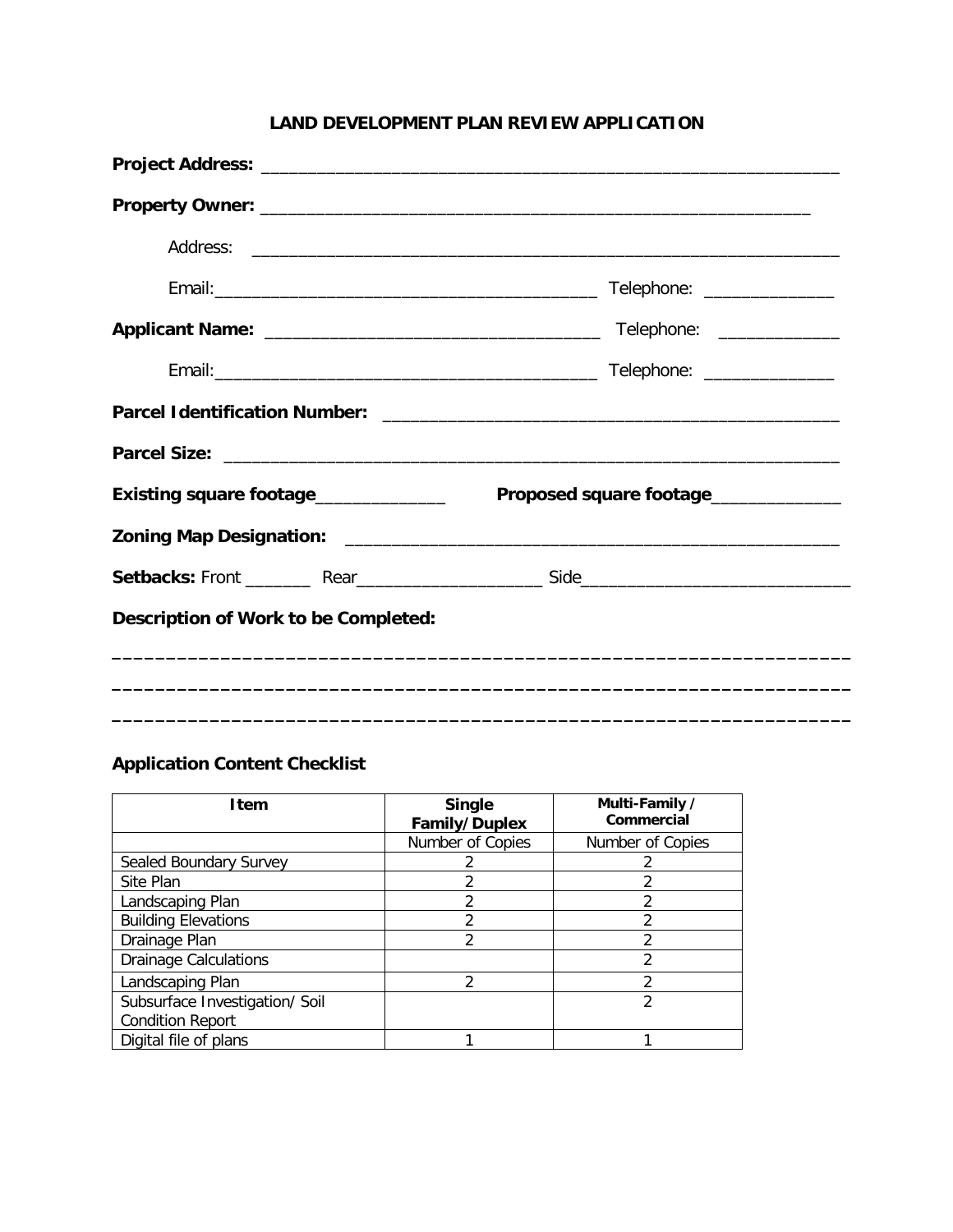### **APPLICATION REQUIREMENTS**



The application packet must include the following materials.

- **I. Accurate boundary survey sealed by a Registered Surveyor.**<br>A Survey must show elevations at crown of road for any new constru
	- Survey must show elevations at crown of road for any new construction.

### **II. Affidavit of ownership and designation of an authorized agent.**

### **III. Site Plan containing:**

- 1. Drawings shall provide the following information:
	- a. All drawings shall show the date they were drawn, date of any revisions, a north arrow, scale and legend.
	- b. All drawings shall show the name, address, and telephone number of developer; owner; surveyor and engineer; and the project name.
	- c. The name, location and width of existing or planned streets and street right-of-way within or contiguous to the site shall be provided.
- 2. All Site Plans will show a Site Data Table with the following information:
	- a. Any legal description of the property, and the citation and general description of any existing covenants, easements and right-of-way affecting the use and development of the property shall be provided.
	- b. Flood zone and required first floor elevation.
	- c. Existing and proposed gross density for residential uses and number of units.
	- d. Existing and proposed gross floor area by type of non-residential uses.
	- e. Lot dimensions.
	- f. Existing and proposed setback dimensions.
	- g. Parking calculations (parking provided and required).
	- h. Existing and proposed Zoning Districts.
	- i. Existing and proposed building height.
	- j. Total site area including upland area and submerged area.
	- k. Impervious surface calculations and ratio.
- 3. A landscaping plan will be part of the Site Plan and shall contain:
	- a. A tree survey with overlay of proposed development indication size, type, location of trees to remain and location of trees to be removed.
	- b. Landscaping provided by size, type, spacing, and location.
	- c. Method of irrigation.
	- d. Landscaping percentage of gross area.
- 4. All Site Plans will show/provide the following information:
	- a. Lot dimensions and setback dimensions
	- b. Complete screening details, including fences or walls.
	- c. Driveways and access improvements.
	- d. Dumpster location and screening.
	- e. Accessory structures, such as, pools, decks, docks, open shelters, etc.
	- f. Existing and proposed water/sewer lines.
	- g. Existing and proposed fire hydrant locations within 500 feet.
	- h. Location and type of outdoor lighting.
	- i. Proposed streets and street right-of-way (give easement width for private streets).
	- j. Existing and/or proposed sidewalks.
	- k. The location and size of easements for all above and underground utilities within and adjoining the site.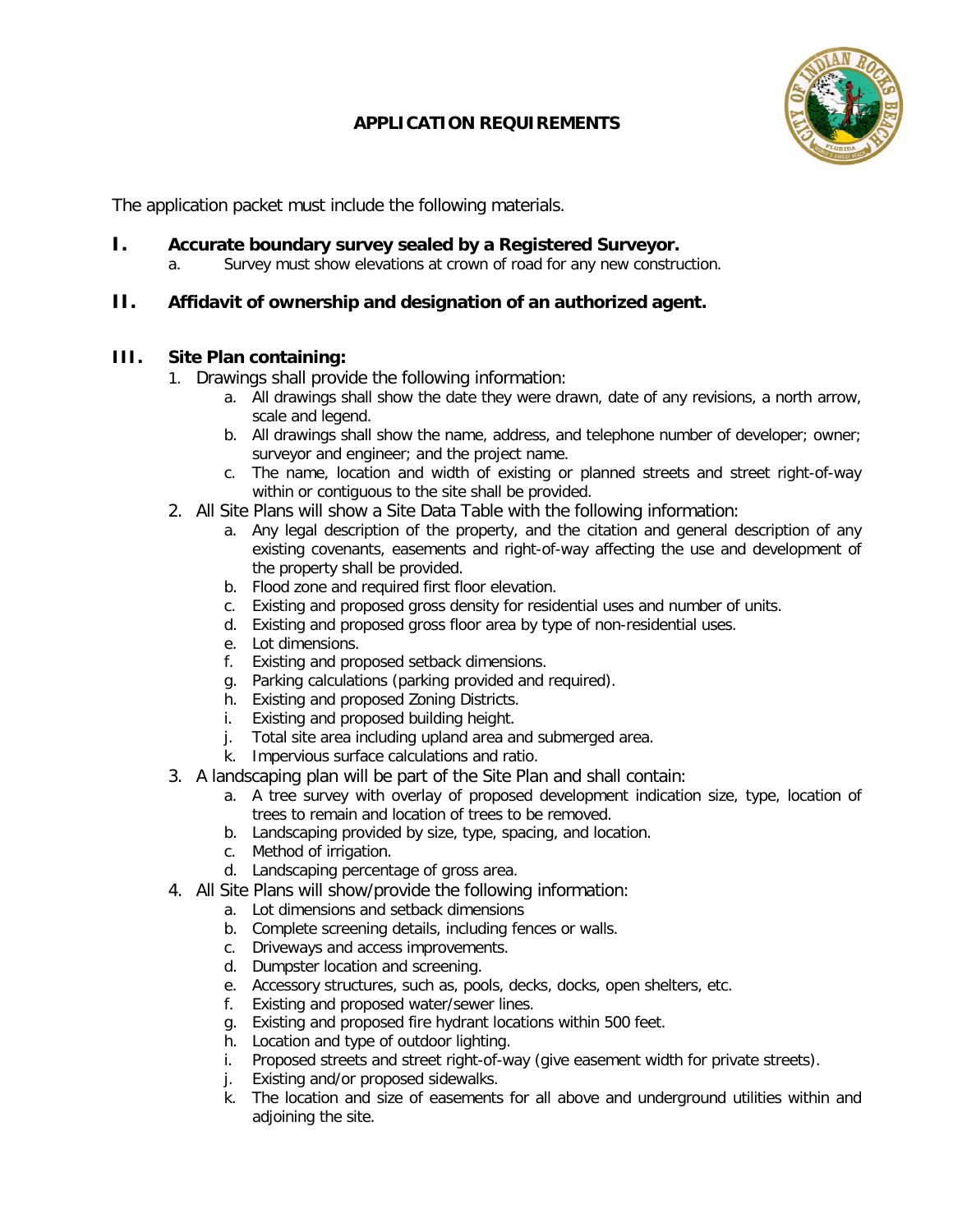- l. The location, description, and terms of any proposed easements, reservations, or dedications, together with any necessary legal instruments.
- 5. Other Information to be provided:
	- a. Entity responsible for the maintenance of common facilities (residential projects).
	- b. Plans for signs, if any, including the location, type, height, area, and proposed lighting shall be shown.
	- c. Size and location of required loading (non-residential projects).
	- d. The location of existing structures and buildings.
	- e. Elevations of proposed building(s).

### **IV. Drainage Plan containing:**

.

- 1. Drainage flow and calculations signed and sealed by an engineer that includes direction of flow and method of disposition indicated, along with a general description of the relationship of the proposed drainage system to the natural drainage system and adjacent properties.
- 2. Existing contours at a maximum of one (1) foot intervals shown on the drawing and proposed grades.
- 3. The location, size and type of all stormwater management facilities.
- 4. Type and location of any erosion and sedimentation controls.
- **V. Architectural plans including elevations and statement of compliance with guidelines.**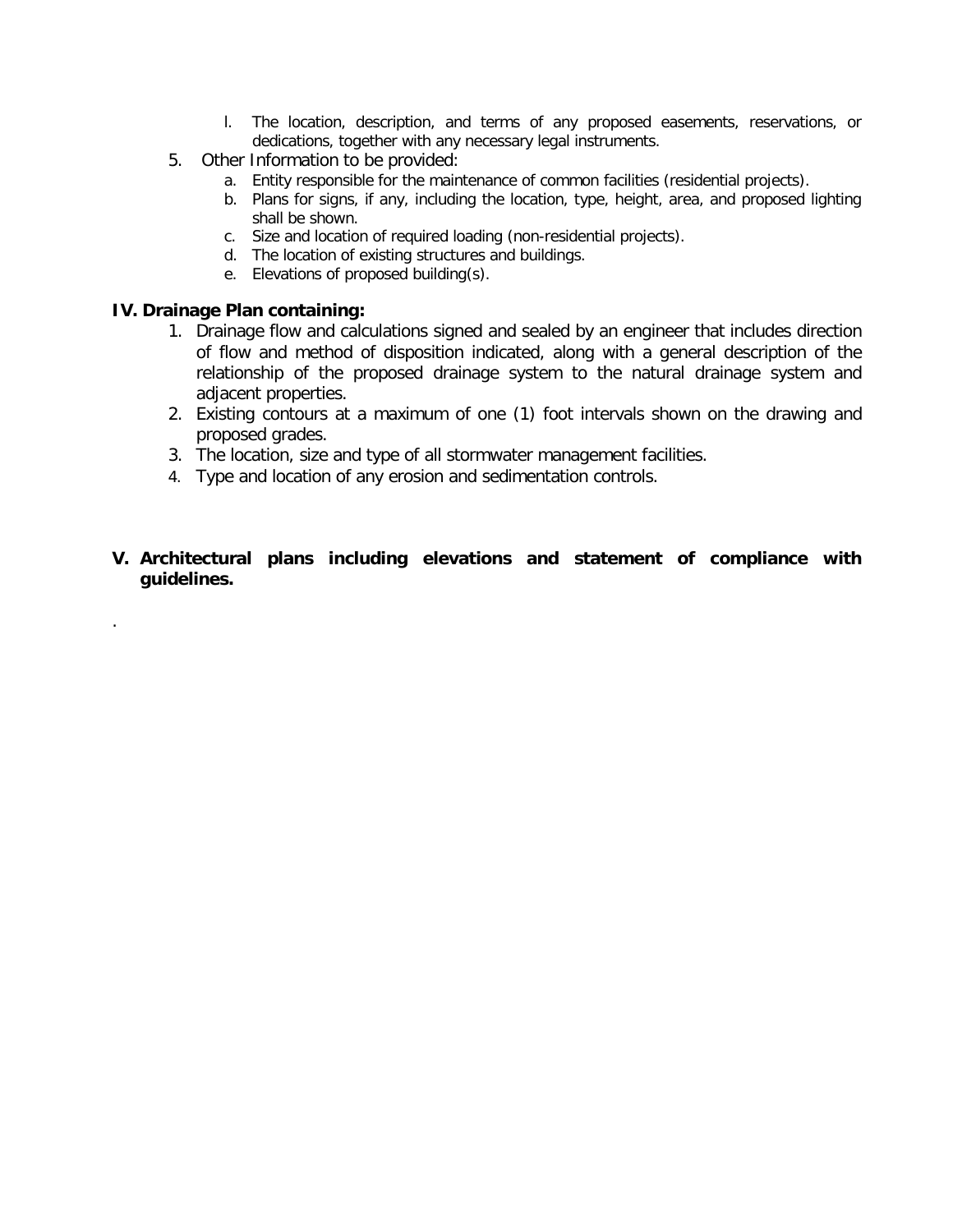### **Sec. 14-191. - Developmental impact fee.**

Developmental impact fees shall be established by the city commission and are listed in chapter 15, Schedule of fees.

- (a) *New construction.* An owner of a new building or structure shall, at the time of requesting final inspection and issuance of a certificate of occupancy, pay a developmental impact fee per unit for a residential structure, which shall include single-family, duplex, apartment, condominium, hotel or motel structures. For non-residential structures, the fee shall be based on square footage.
- (b) *Increase in number of units or floor area.* An owner of an existing building or structure who shall modify an existing building or structure in such a way as to increase the number of units shall, at the time of requesting a final inspection and issuance of a certificate of occupancy, pay a developmental impact fee per unit for existing residential buildings or structures, which shall include single-family, duplex, apartment, condominium, hotel, or motel structures. For non-residential structures, the fee shall be based on square footage.
- (c) *Use of funds.* The funds collected from the developmental impact fees imposed by this section shall be specifically allocated for the payment of expenditures for construction of roads, utilities, sidewalks, curbs, drainage, and seawalls, installation of streetlights, and any other activity which is not directly related to the city's sanitary sewage system. Such funds shall be deposited in a special account for these purposes.

(Code 1980, § 5-7(g); Code 1989, § 5-218; Ord. No. 2003-16, § 12, 11-25-2003)

**Cross reference—** Schedule of fees, ch. 15.

### **Sec. 14-192. - Recreation impact fee.**

Recreation impact fees shall be established by the city commission and are listed in chapter 15, Schedule of fees.

- (a) *Generally.*
	- (1) *New construction.* An owner of a new building or structure shall, at the time of requesting final inspection and issuance of a certificate of occupancy, pay a recreation impact fee per unit for a residential structure, which shall include single-family, duplex, apartment, condominium, hotel or motel structures. For non-residential structures, the fee shall be based on square footage.
	- (2) *Increase in number of units or floor area.* An owner of an existing building or structure who shall modify an existing building or structure in such a way as to increase the number of units shall, at the time of requesting a final inspection and issuance of a certificate of occupancy or certificate of compliance, pay a recreation impact fee per unit for existing residential buildings or structures, which shall include single-family, duplex, apartment, condominium, hotel or motel structures. For non-residential structures, the fee shall be based on square footage.
	- (3) *Use of funds.* The funds collected from the recreation impact fee shall be used exclusively for the purchase of additional recreation space, for the reconstruction or refurbishing of existing recreation areas, or for the purchase of recreation equipment.
- (b) *Credit for private recreation areas.*
	- (1) When private open space for park and recreational purposes is provided in a proposed development and such space is to be privately owned and maintained by the future residents of a multi-unit development, a partial credit, not to exceed 37.5 percent, may be given against the requirement for payment of the recreation impact fee if the city commission finds that it is in the public interest to do so and if all the following standards are met:
		- a. Yards, court areas, setbacks and other open areas required to be maintained by the zoning ordinance (chapter 110) shall not be included in the computation of such recreational lands.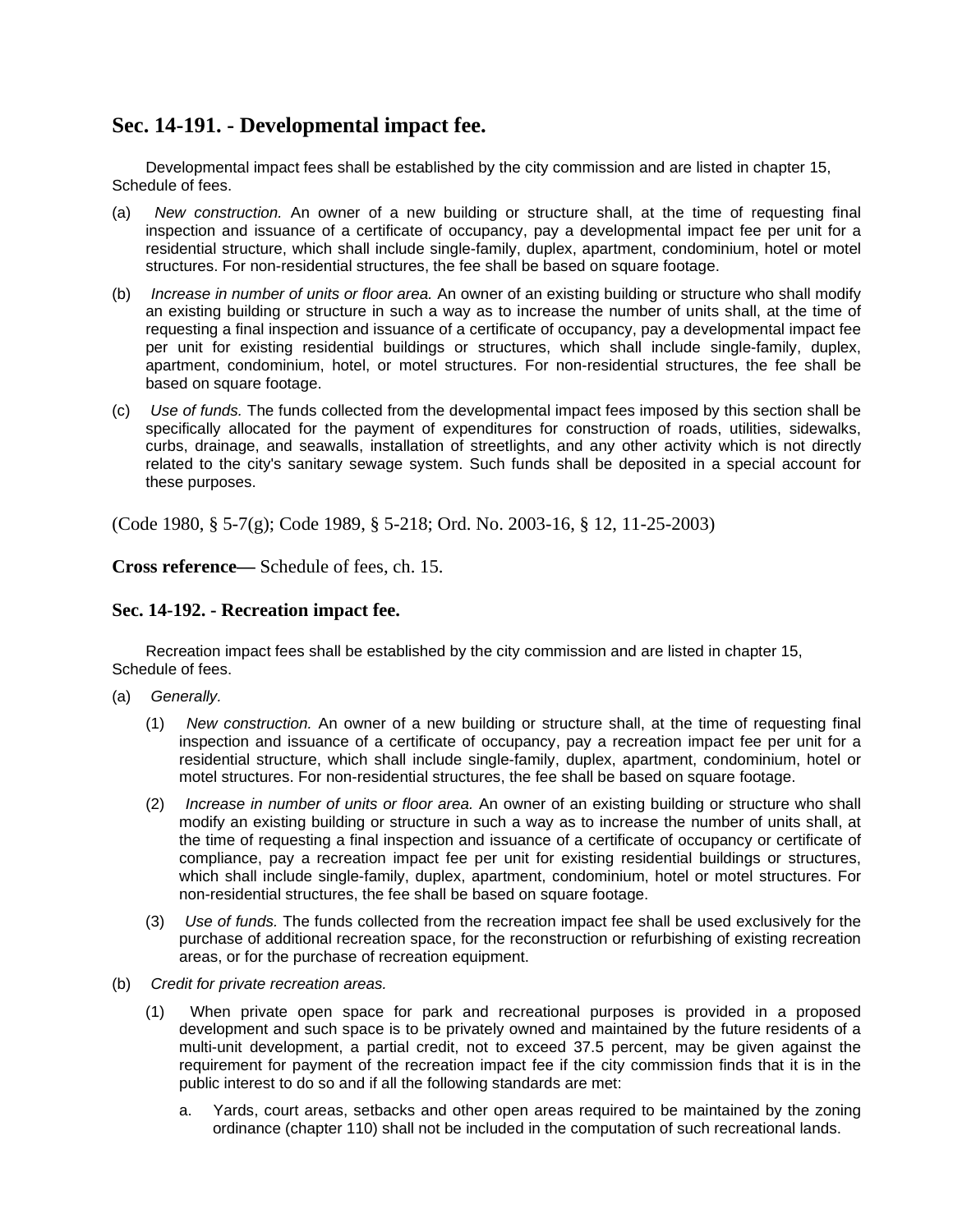- b. The private ownership and maintenance of the recreational lands shall be adequately provided for by recorded written agreement, conveyance, or restrictions.
- c. The use of the private recreation area shall be restricted for park and recreational purposes by a recorded covenant which runs with the land in favor of the future owners of property and which cannot be defeated or eliminated without the consent of the city or its successor.
- d. The proposed private recreational area shall be reasonably adaptable for use for park and recreational purposes, taking into consideration such factors as size, shape, topography, geology, access and location.
- e. Facilities proposed for the open space shall be in substantial accordance with the city's general plan for recreational areas within the city.
- (2) A finding that the standards in subsection (b)(1) of this section have been met shall be necessary to allow the credit for 37.5 percent of the neighborhood park requirement.
- (3) In general, a substitution of private recreational areas will imply a substantially higher degree of improvement in the installation of recreational facilities, including equipment, by the developer as part of such areas, and such areas, including specifications and facilities to be installed, must be approved by the city before any credit is given for private recreational areas. The developer must guarantee that these private recreation areas will be permanently maintained for such use by the execution of the appropriate legal documents. When an adjustment for private recreational area is warranted, it will be necessary to compute the total fee and then subtract the credit to be given.

(Code 1980, § 5-7(h); Code 1989, §§ 5-219, 5-220; Ord. No. 2003-16, § 13, 11-25-2003)

**Cross reference—** Schedule of fees, ch. 15.

### Section 15-15

(10) *Impact fees:* An owner of a new building or structure, or an owner of an existing building or structure who modifies an existing building or structure in such a way as to increase the number of units or floor area, shall at the time of requesting a final inspection and/or issuance of a certificate of occupancy shall pay the following impact fees, pursuant to sections 14-191 and 14-192:

### **a. Development impact fee:**

- 1. New construction:
	- i. Residential, per unit ..... \$500.00
	- ii. Nonresidential, per each 2,500 square feet or fraction thereof ..... 500.00
- 2. Increase in number of units or floor area:
	- i. Residential, per each additional unit ..... 500.00
	- ii. Nonresidential, per each additional 2,500 square feet or fraction thereof ..... 500.00

### **b. Recreation impact fee:**

- 1. New construction:
	- i. Residential, per unit ..... 500.00
	- ii. Nonresidential, per each 2,500 square feet or fraction thereof ..... 500.00
- 2. Increase in number of units or floor area:
	- i. Residential, per unit ..... 500.00
	- ii. Nonresidential, per each additional 2,500 square feet or fraction thereof ..... 500.00
- **c. Mobility impact fees** are adopted by the Pinellas County Board of County Commissioners and these fees shall be paid at the time of requesting final inspection and/or issuance of a certificate of occupancy.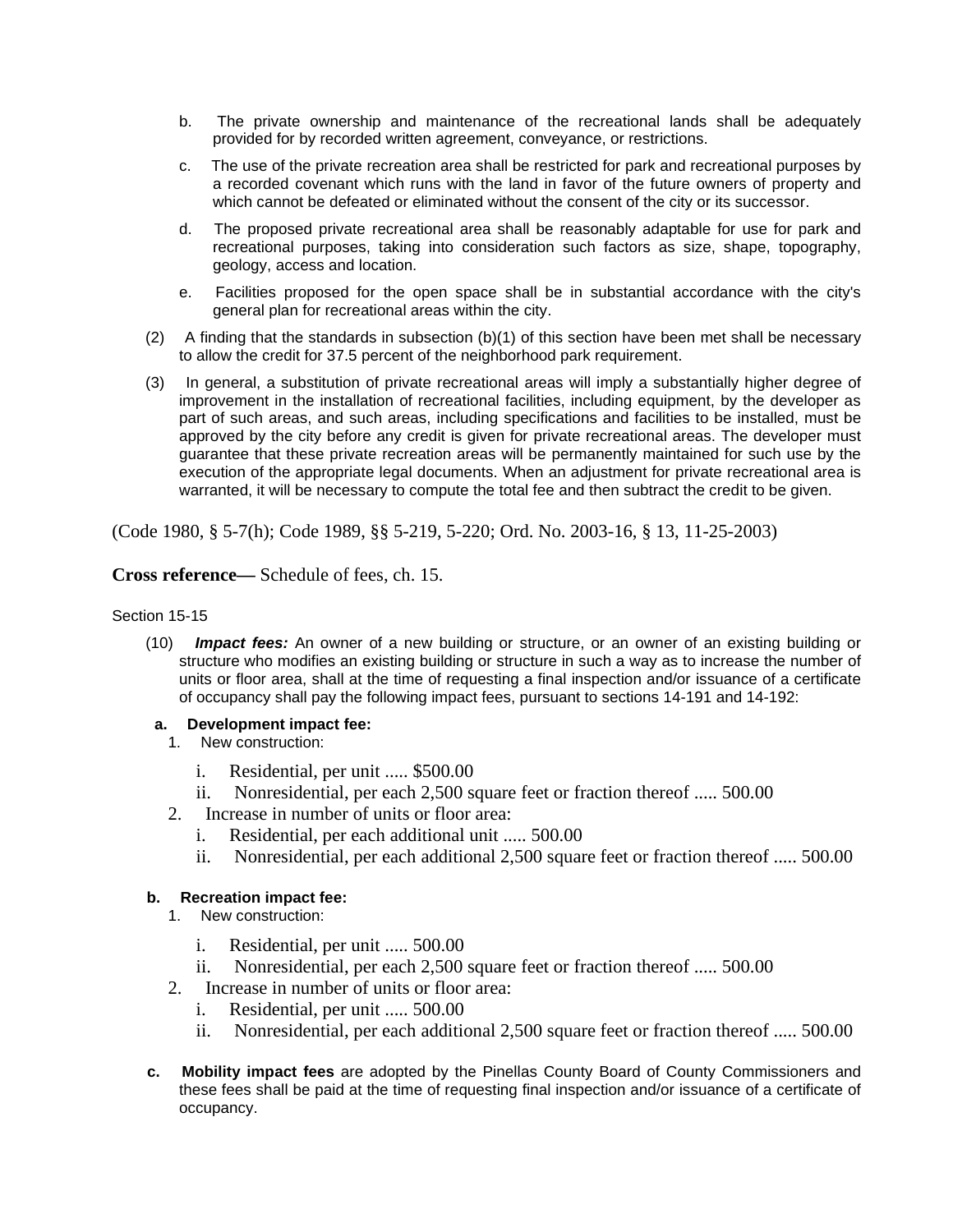pay for (using a credit card) and submit NPDES Stormwater applications available to the public. Applicants that use INO1 can complete, save, edit, online. The use of INOI is encouraged but voluntary. Applicants can still \*A new online system called Interactive Notice of Intent (INOI) is now submit paper notices. INO1 is available at www.dep.state.fl.us/water/ stormwater/modes/ 5. If you complete a paper NOI, submit it along with the application fee, as indicated below, to the NPDES Stormwater Notices Center. Authorization is usually granted 48 hours after the date the complete NOI is postmarked to the Notices Center. The fee is required by Rule 62-4.050(4)(d), EA.C.. Make checks payable to the Florida Department of Environmental Protection.

Large Construction (disturbs 5 or more acres of land) is \$400.

Small Construction (disturbs between 1 and 5 acres) is \$250.

tends beyond a 5-year period) or submit an NOT to terminate coverage. 6. Re-apply for coverage every five years (if the construction activity ex-

# Where Can I Find More Information?

coverage and requirements, useful Web links, and electronic. versions of the CGP, all regulations and forms cited herein. and SWPPP guidance. In addition, the NPDES Stormwater -Notices Center provides hardcopies of permits and forms. -DEP's Web site provides more information on program -

NPDES Stormwater Section

Florida Department of Environmental Protection -Email NPDES stormwater@dep.state.fl.us -2600 Blair Stone Road, MS #2500 -Tallahassee, FL 32399-2400 - $(850) 245 - 7522 -$ 

**ON** 

www.dep.state.fl.us/water/stormwater/npdes

NPDES Stormwater Notices Center

Florida Department of Environmental Protection -(866) 336-6312 (toll free) or (850) 297-1232 2600 Blair Stone Road, MS #2510 -Tallahassee, FL 32399-2400 -

**EXAMPLE ON BECKLED BASE** 

 $08/09$ 

**Florida Department of Environmental Protection NPDES Stormwater Section** 2600 Blair Stone Road, MS #2500 Tallahassee, FL 32399-2400